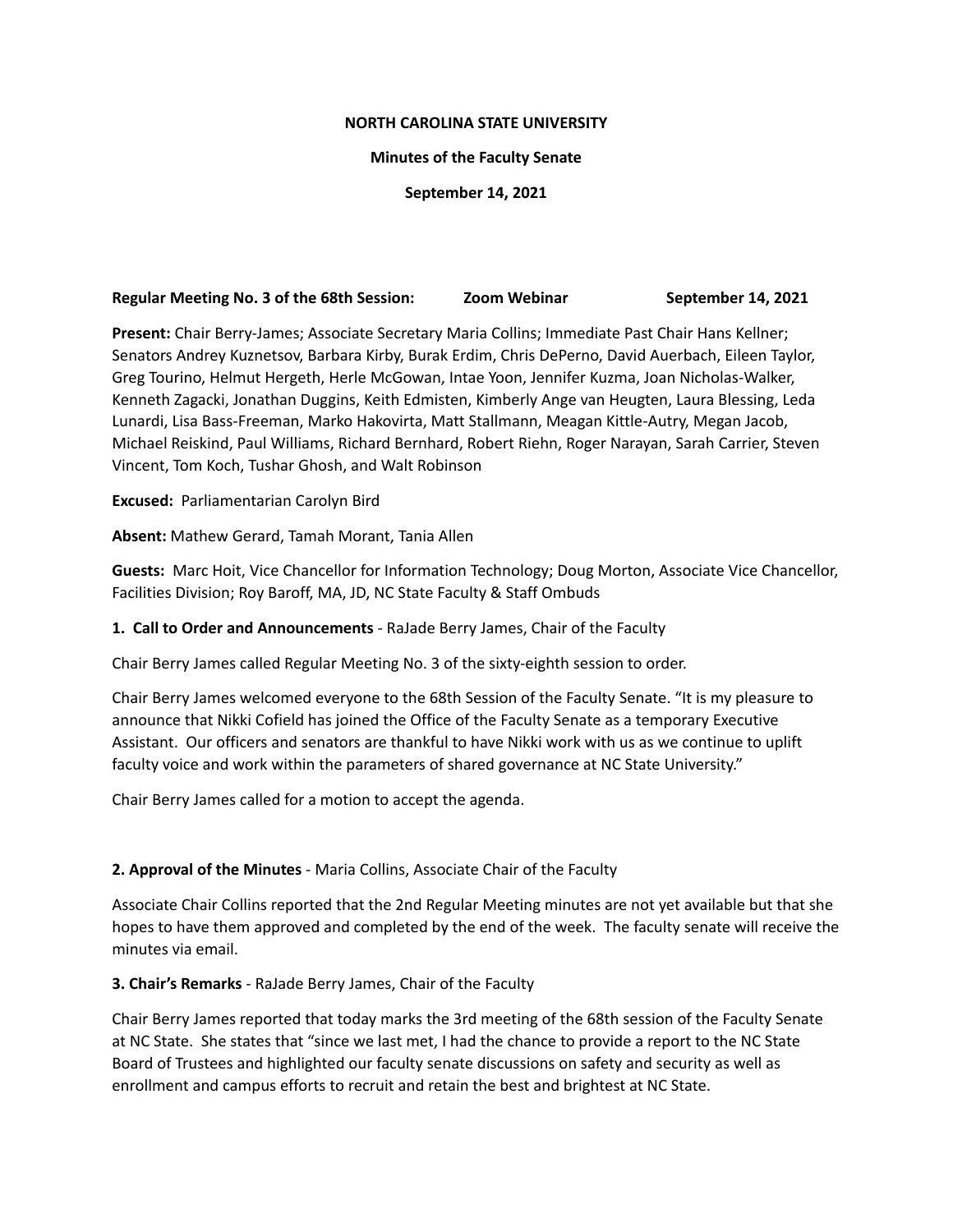Today, we have an aggressive agenda -- we will hear remarks from Provost Arden and if at all possible, faculty will have a chance to ask questions about our campus climate, conditions and concerns. Then, in response to our needs and interests, we have created an intentional agenda that includes invited guests to discuss INNOVATIONS in PRACTICE. In the scholarly literature, innovations in practice include new ways to use information technology, new influences for mediating day to day activities, and breakthrough approaches to meaningful change. Our guests today will undoubtedly shed light on where we are and where we are going. Particularly, our active and engaging faculty committees will provide campus updates, just before we discuss a resolution supporting a COVID - 19 Vaccine Mandate."

## **4. Provost's Remarks and Q&A -** Warwick Arden, Executive Vice Chancellor and Provost

Provost Arden announced his annual request for faculty senators to think about Honorary Degree nominations. An honorary Degree is the highest honor the university bestows and is a great way of recognizing the work of outstanding individuals and developing connections with them. Individuals or groups of faculty may make nominations at [www.go.ncsu.edu/honorary-degrees.](http://www.go.ncsu.edu/honorary-degrees) He also requested ideas for commencement speakers.

University Open House is Saturday, October 16, 2021, and this will be an in-person event. The Open House is the largest recruiting event for first year and transfer students. Many safety measures will be in place and many activities will be outdoors whenever possible and guests will be asked to wear face masks indoors and around large groups.

Last week the Provost's office sent out options available to instructors teaching in person. Provost Arden requested that faculty please review the memo and FAQs if they have not already done so. The document is available at [www.go.ncsu.edu/instructors-faqs.](http://www.go.ncsu.edu/instructors-faqs)

There is a new campus master planning process that has kicked off. NC State planners are building a framework to meet future needs and align campus development with the university's new strategic plan. The Physical Master Plan will kick off September 13-17, 2021, and will include a series of public forums and engagement events. There will be a virtual open forum on September 28, 2021. All faculty, staff, and students will receive a survey. Please participate in the campus master planning process.

Provost Arden noted that "with respect to COVID, we are in the 5<sup>th</sup> week and things look good. Overall there is a very low number of cases on campus, and there has been vigorous testing. Over the last week the percentage of positive cases have been well less than 1%. Overall campus verified vaccination rates are at 73%; undergraduates and staff are 72%, graduate students are 80%, and faculty are 90% vaccinated.

There are a few leadership searches in progress.

- COE Mary Ann Danowitz is stepping down; Dean Chris McGahan will be leading the search. Paula Stein will serve as interim.
- CVM Dean Lunn is leaving in January to return to the University of Liverpool. Kathryn Meurs will serve as interim. Dean Hinks is leading the search.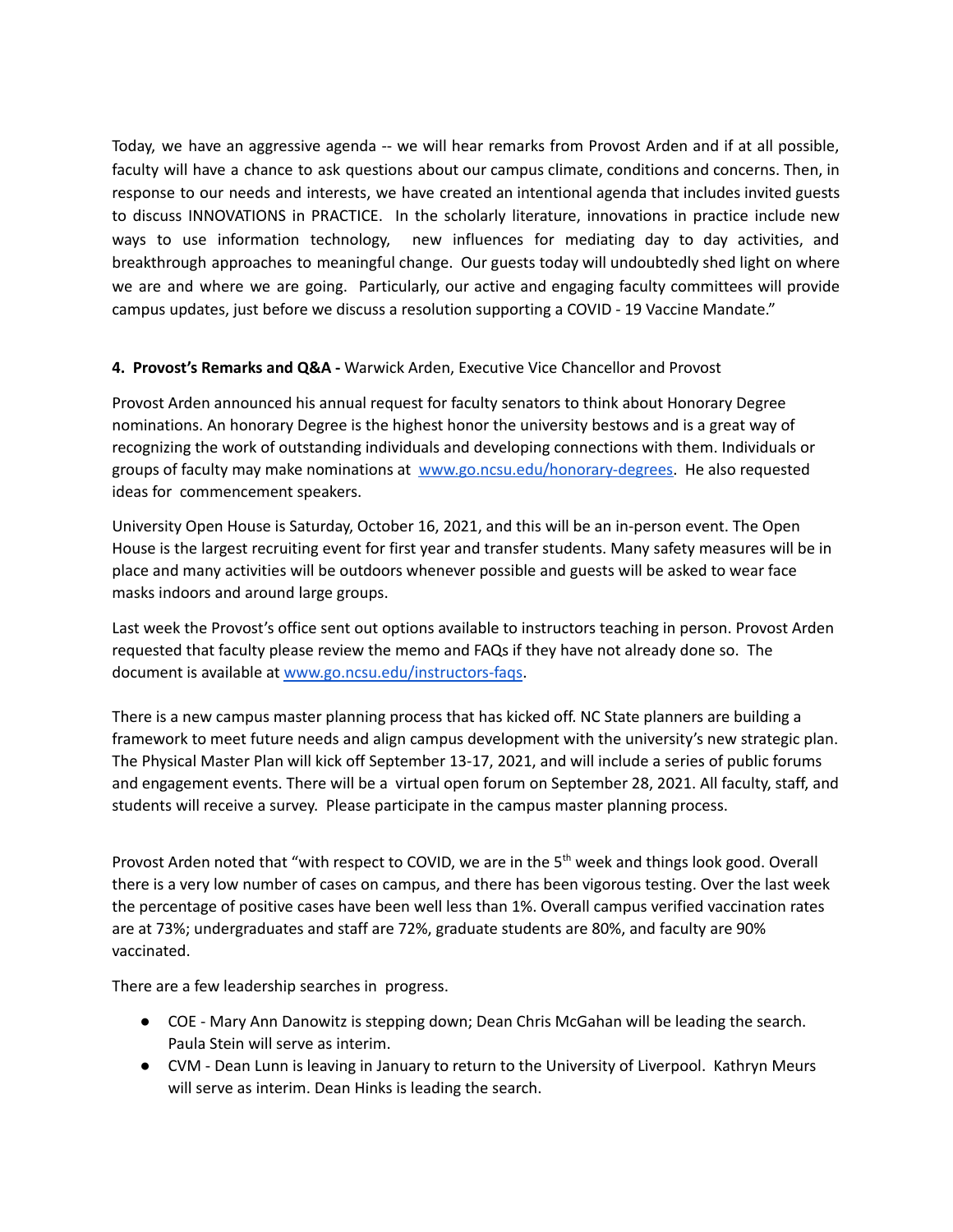#### **Questions and Comments**

Andrey Kuzetsov's - I spoke with an engineering student who has to work 6 hours in a restaurant to pay his tuition and fees. In many colleges, students don't pay fees. Engineering fees have been raised as a way of fundraising, but the problem is that resources are not pulled back into their engineering education and into undergraduate education. So students are paying, and that would be okay if they were getting more resources, but they're not and we are a land grant institution and our first responsibility is to our tax payers and to the parents of our students and to our students. It seems that with this engineering fee, at least the way they are now, we are charging the student, but we are not giving them anything in return. And actually the ranking of our college is down to 36, that's from US News and World Report, and that's very, very worrisome now because we are now below Duke.

Provost's response - With respect to the fee being implemented, a program enhancement fee was added for engineering a few years ago, it's \$1500. The vast amount of those resources do go back to enhancing the education of the students. I can certainly provide information directly from COE on how those resources are expended exactly. Almost every major comparative college of engineering charges program enhancement fees or a premium tuition on top of a baseline tuition and ours is very low. Most of them are up \$5000 or more. When you combine the fact that our tuition is one of the lowest of our peers and our engineering fee is also one of the lowest, it's actually a very, very highly impactful education at a very reasonable price.

The information is provided centrally every year.

Kenneth Zagacki - Is the university considering a policy for student athletes concerning name, image and likeness?

Provost Arden - Yes, we're giving it a lot of thought. This discussion is being led by our legal office. It might be worthwhile to get a briefing from our legal office sometime about some of the issues, not just name, image, and likeness, but there are many other issues bubbling along as well, it turns out. I remember Boo Corrigan telling me that at many other universities, those athletes who are earning the most money are not the folks you might think of, being the quarterback or otherwise. There are folks who are social media influencers, and there are many young lady athletes who are leading the pack in generating revenue based on name, image and likeness.

Chris DePerno - I would like to see NIL policies that are equitable for female athletes too. I would like the university to be thinking about that, outside of social media influencers.

Provost Arden - Good point, Chris. There are so many other things going on as well and I think you'd find it interesting to have Allison Newhart, University Counsel, here to cover the big picture of some of the changes that are going on. It might be worthwhile to have Carrie Doyle, from Athletics, come as well.

Tushar Ghosh - I have a question about the access that we provide to the computer, email, and library resources for graduate students. I have had issues with a couple of my recent graduate students that moved. Is there a policy about how long we can provide, for example, access to the resources in the library?

Marc Hoit - When we started with Google, we thought that giving students who graduated lifetime accounts would be a great idea, because then we could reach them forever. We did that for two years but a majority of them don't use those accounts, and they are the accounts that get compromised. We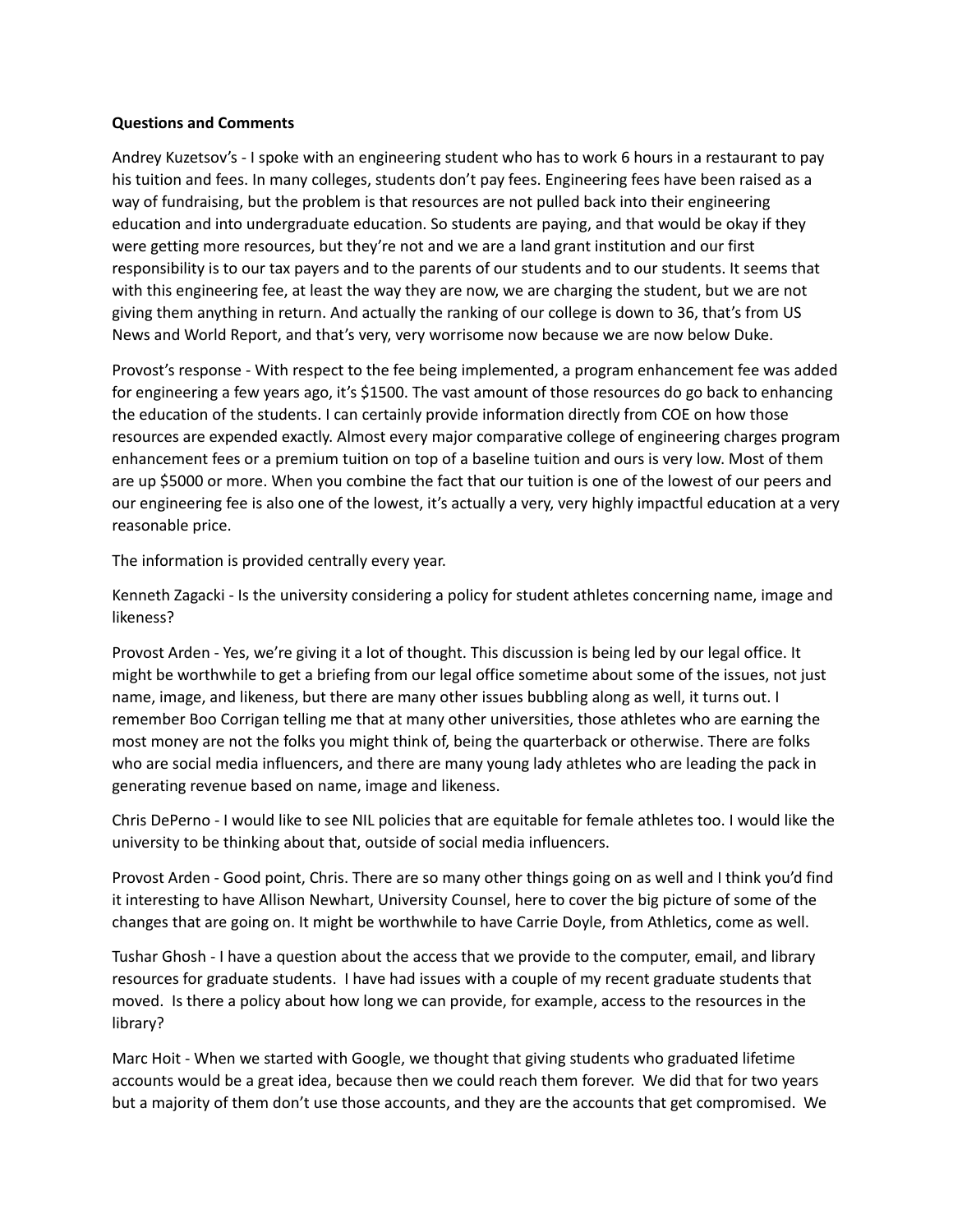removed that three or four years ago, and so students no longer get permanent accounts. After three months, their accounts are disabled. They still have to have the ability to request transcripts and look at any tax forms, if they were employed. We are in the process of moving all graduates who have an account into a new domain called alumni.ncs.edu. I've tried to get it rolled out for the last two years, but other issues have taken over. I'm hoping it will happen in early spring.

Tushar Ghosh- So how about the other privileges, like the gate and library access? Because in my case that was the problem because they lost some of those access rights.

Marc Hoit - If they have graduated, and they have moved into that new type of account, the whole idea is that the library could now segment those students and say, "You're no longer an enrolled student, you don't need library access. So that will be a problem if it's a continuing student and they're still working for you, then you have to find another way to get them library access. There's a lot of nuance to all the different types of roles and what people do and who continues to work and who needs access. There are a lot of cost implications too.

Tushar Ghosh - In a lot of cases, we continue writing with them, pending publications, so even for a short time that would be very helpful if we can give them access.

Michael Reiskind - It does seem that that three month sunset is the same for the undergraduate as well as graduate students, because the relationship with graduate students extends much further than undergraduates, so I wonder if that is flexible, based upon the type of student.

Marc Hoit - Typically, we are not planning to because what we find is most students, even graduate students, only use their university accounts for a few things. What we're trying to do is get them to move their account and use their new account that's more permanent.

## **5. Innovations in Practice, Q&A** -

## **a. Marc Hoit, Vice Chancellor for Information Technology and CIO**

One of our strategic goals has a piece about digital transformation to help the university. My encapsulated definition is to incorporate technology in order to improve the effectiveness and efficiency in support of our mission. So how do we improve accomplishing our mission and all the tasks we do, from teaching and research to outreach and 4-H clubs? I don't think everything has to be done with technology. I still prefer a lot of in-person meetings for teaching. I prefer people to work together in teams; I think personal interaction is more valuable than other things, but I also know that technology can help with things that take up a lot of our time.

One of the things that everyone is talking about is digital transformation. We did five years worth of compression in two weeks so that everybody could go online and teach and stay and work at home. That didn't include everybody. There were a lot of students who couldn't get connected, faculty that had poor bandwidth or poor tools and other things that happened that didn't make that work.

Google provides a really great collaboration platform and it's uptime and ability to access it is amazing. So that means that email was still working, no matter what happened. That was one of the moves we made many years ago. We're doing all sorts of things now to improve that, such as looking at new formats for the classroom. We're working with companies now to look at some models and they're working with us to develop custom models that they will then eventually turn out as a product for other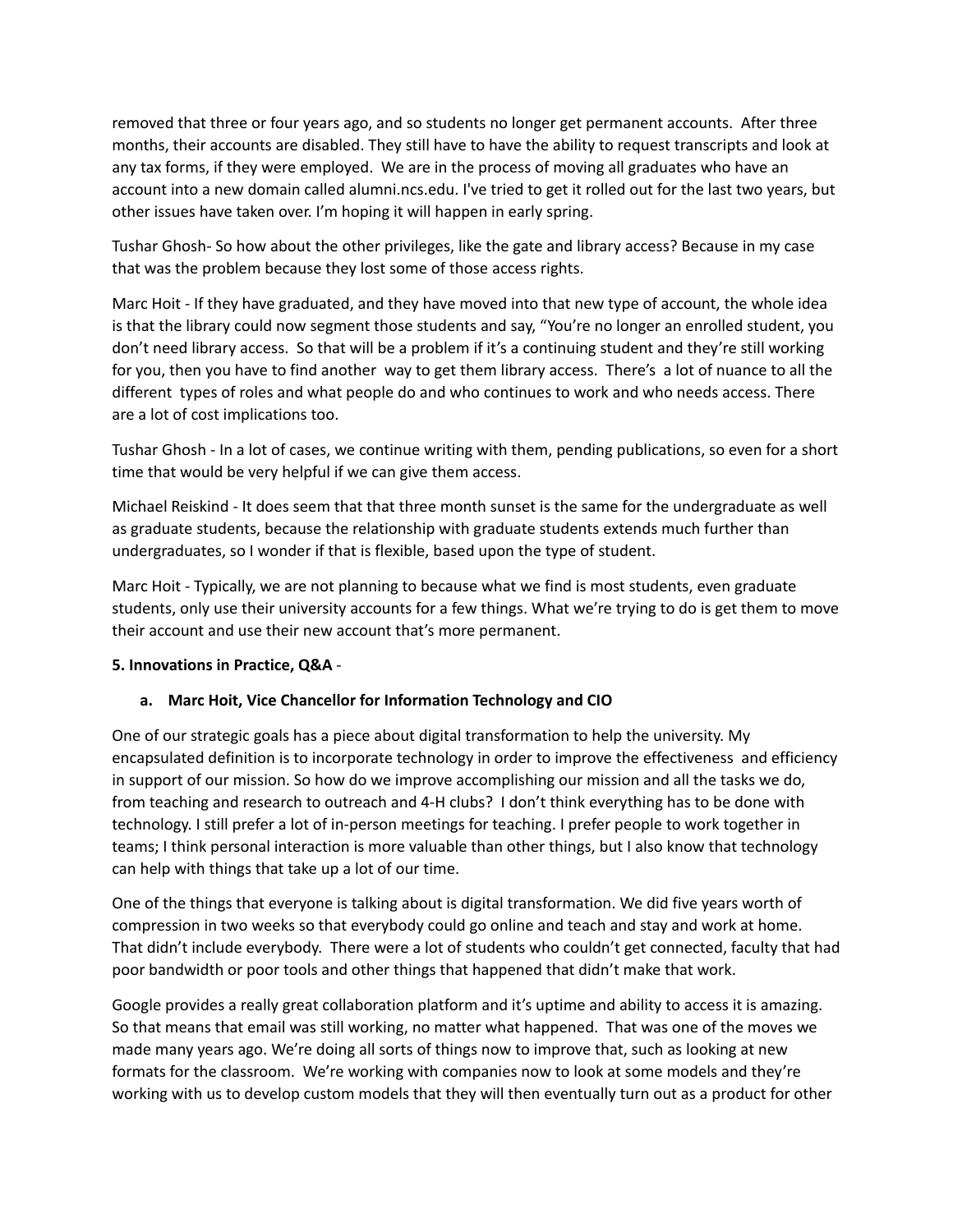locations. ORI, the Libraries, OIT and the Statistical Consulting Group are looking to provide research support services. One of the big shortfalls we have is who helps people with this complex environment. We're building services to help people with big data problems. We're working in Lake Wheeler farms and wiring the entire farm as a model for the other 25 research stations across the state to use technology test beds that can be used for lots of different things.

I also manage the student enterprise activities, figuring out how we make the registration systems better and how we make our HR systems better. So, we're working on all those things. We don't have the funds we'd like to have so things take longer. What we do is slow the project down and spread it out into a lot of smaller pieces and then the cost is spread out over many years.

## **Questions and Comments-**

Robert Riehn - My students have been collecting lab books on the university link storage services, with the understanding that they would not sunset. Do I have to take action so I don't lose my lab books?

Marc Hoit - We never take anything out of service without having a plan and giving multiple warnings to people to discuss, and as a last resort, physical outreach to the individuals to discuss options related to the plan.

Colleges and departments sometimes have their own things that I don't control, so if it's something that's not mine, I don't have the same ability. I think the plan is to give six months to a year warning and provide time and the tools for migration. One of the problems with Google or Microsoft systems is that if a student gets an account and stores content and then leaves, then you no longer have access. The one thing I would tell everyone is to have your student give you access to their accounts, so that if they left, you'd still have access to get it back.

Andrey Kuznetsov - Can you give me advice about after I'm done with a lecture and a student comes to me and asks a question. That still gets recorded and I'm concerned about violation of privacy, especially if the question is about exams.

Marc Hoit - I'm not the legal counsel but I will tell you everything I know. If you're in a physical classroom and all the students are talking and one asks a question, you have certain responses. It is, for all intents and purposes, a public venue for the students in that class. They hear everything that goes on, so doing it online and recording is no different if it's a student that registered in a class, according to FERPA rights.

Intae Yoon - What do you plan to do to enhance data security of the digitally transformed university?

Marc Hoit - We use a risk based solution to do that and we do everything we can to protect it. There are about 20 different standards we have to meet in order to hold different types of data; credit card data is one, health data and student data, and Department of Energy and DoD Nist standards. More and more they are all heading towards the Nist standard. We implement the Nist standard; that's one issue going on, all of a sudden research grants are expected to meet those requirements, and of course the federal government doesn't give you extra money for implementation. That being said, we're meeting all the requirements and setting up the appropriate audits to make sure that we get it taken care of and we can pass when we have an audit. We're slowly building our systems so all of them become compliant over the next two to five years. There are 110 controls that you have to have in order to meet the Nist requirements.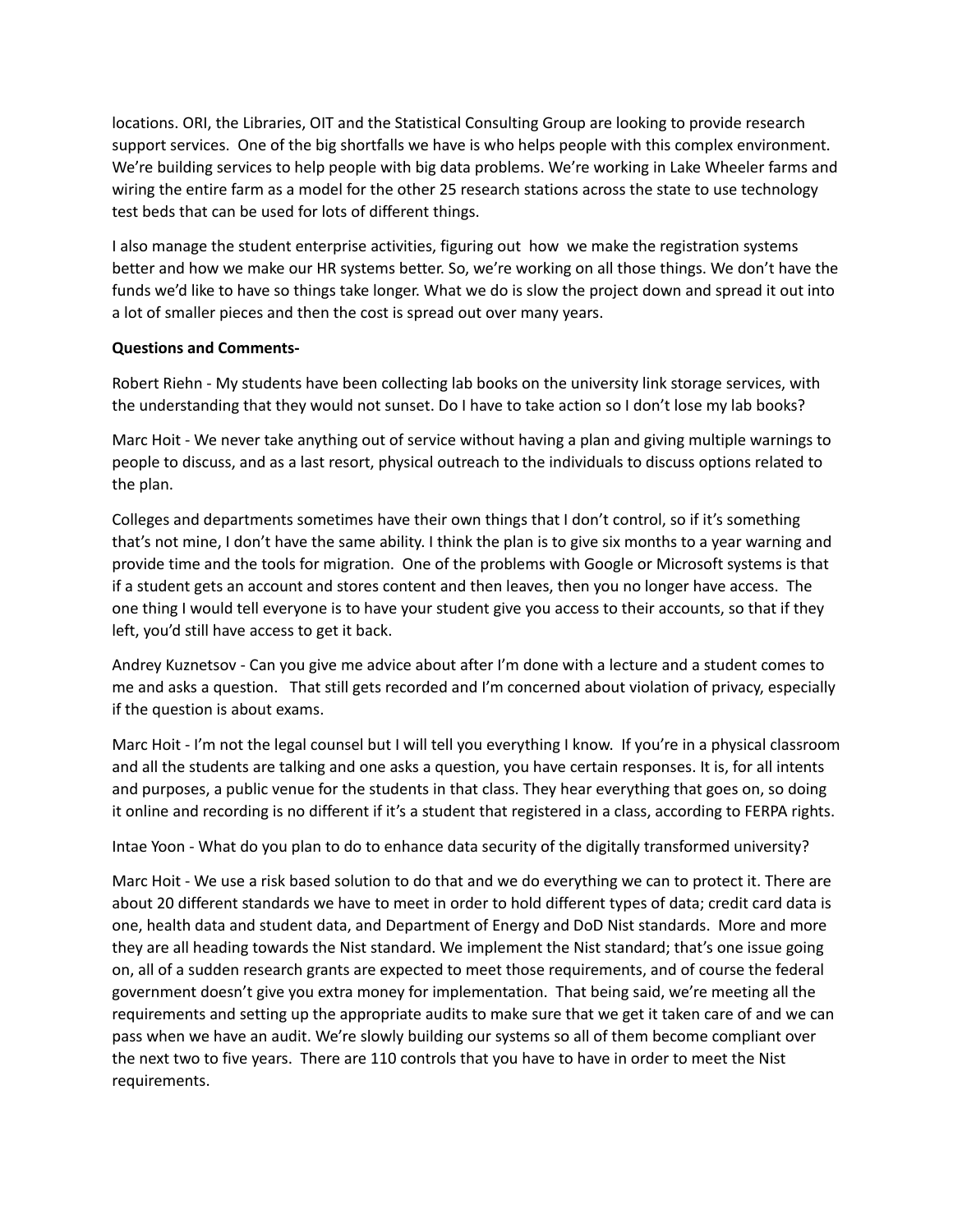Robert Riehn - I'm very interested in the long term storage of research data. What kind of capacities are you looking at and will faculty need to budget extra money for storage, or can you cover that out of the facilities that are currently under planning?

Marc Hoit - That's a touchy subject that we have to live with. You get FDA dollars in order to support certain aspects of the university for a research grant. One of those types of things traditionally have not caught up with what the demand is so they allow us to set a standard. For instance, everybody gets a couple of terabytes of storage for research, but a lot of people are starting to need 10 times more. We are allowed to charge the grant if you go above what the standard is for the university.

Robert Riehn - What if my grant funding gets a little bit soft? Am I going to default on my data storage requirements?

Marc Hoit - No. We will give a grace period. We don't have a perfect answer but we will help you bridge a short term answer that will put it in cold storage, which is really cheap.

## b. **Doug Morton, Associate Vice Chancellor, Facilities Division** — "Physical Master Plan Scope"

It's been 20 years since we've done a physical master plan encompassing our campus. During the last plan, we did not include our research farm to the south or our research grounds, Shank Forest and the equine facility. So the intention with this plan is to cover almost all of the ground we have in Wake County, almost 16 million gross square feet.

We have hired a designer from Ann Arbor Michigan, The Smith Group. They have been with us for almost six months. They visited the campus a few times and we've had some really good discussions about key issues for NC State. It's going to take us about 18 months to get to the finish line and we're going to do that using a series of task forces. The task forces are organized by overall master planning themes. Members are mixed from different colleges and departments and can gain a better understanding of the whole picture. The six themes are:

- 1. Enhance the Culture of NC State Benny Suggs, Director of Alumni Affairs
- 2. Elevate the Student Experience Donna Magallard Director of Student Housing
- 3. Align Facilities with University Mission Dean Deanna Daniels of Humanities
- 4. Enhance Stewardship of Campus Resources Allan Boyette, Senior Director of Energy Systems
- 5. Identify Infrastructure Needs Doug Morton
- 6. Improve Campus Connections

We have a duty in the Master Plan to describe the citizenry of North Carolina. What do we see for that land 10 years to 20 years off? If we're not able to articulate that, the powers that be, or political influences might impact our ability to best utilize that land for the citizens of the State. So the Master Plan is all about what our future looks like and who contributes to that dialog.

Starting yesterday morning and finishing up later this week, with a bonus session on the 28th of September, we have in-person sessions and we've had interviews with key leaders across the university. We're meeting with students this afternoon at 4:30 p.m. There are also open forums so anyone will be able to give their input to the design team. A survey can be found at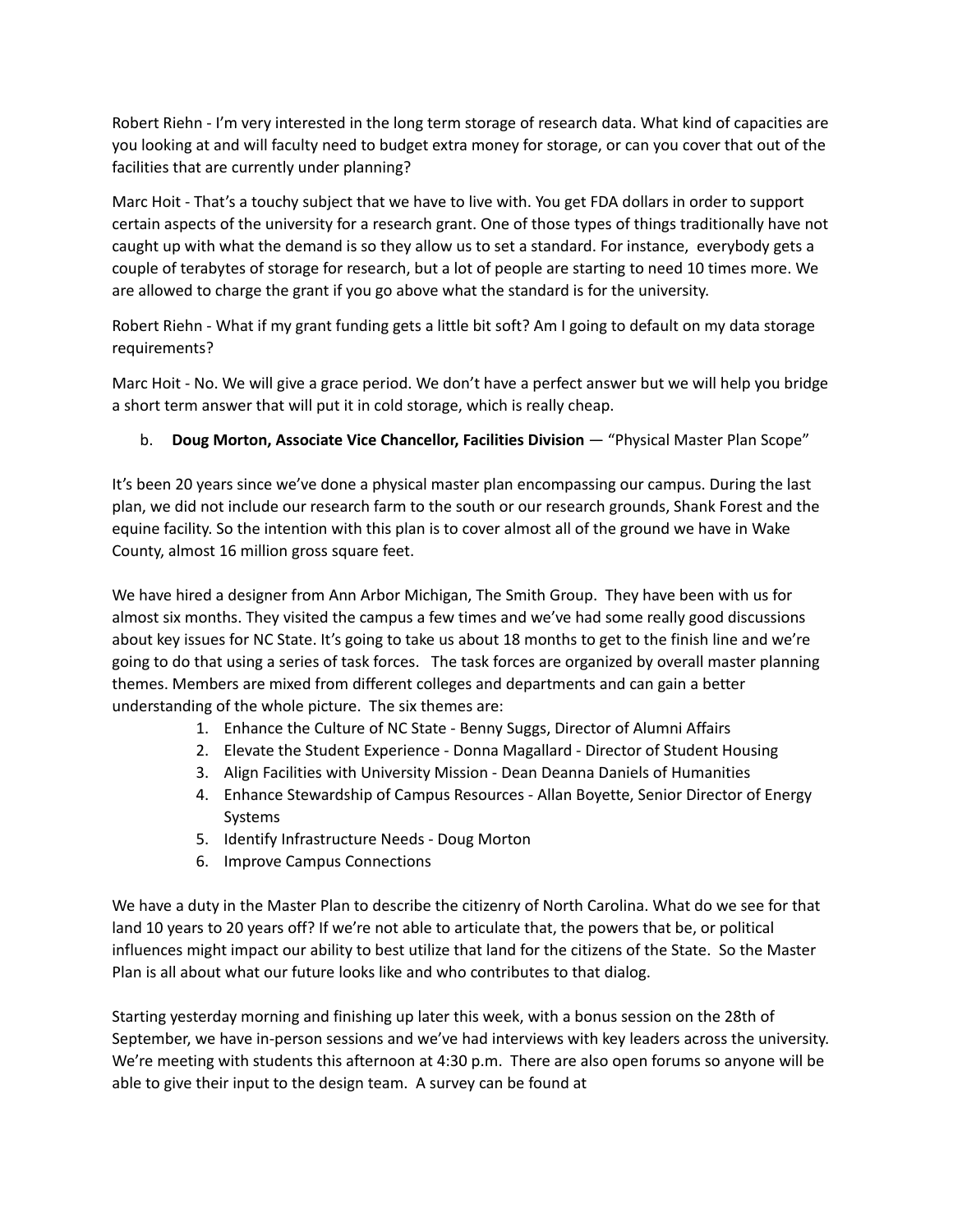[www.masterplan.ncsu.edu/mapmywolfpack.](http://www.masterplan.ncsu.edu/mapmywolfpack) The Smith Group will collect that input and discuss the details of what they learned. The University Board of Trustees will be the approver of the plan. More details can be found at [www.masterplan.ncsu.edu](http://www.masterplan.ncsu.edu) .

Walter Robinson - This plan is going to take us forward for a period of decades of a rapidly changing environment. As the climate changes, the big threats are going to be heat and flooding. On the flip side of that, the campus can contribute to making the environment better for Raleigh and the whole globe by reducing our greenhouse gas footprint. So climate resiliency and mitigation are what I'm asking about; where in the campus plan do both of these fit?

Doug Morton - The good news is that both the strategic plan, which has sustainability as a value for the first time, and the master plan have a sustainable task force. Flexibility and resilience are the two things talked about this morning. So, I don't have those answers yet. We had a discussion on Friday with the BOT about renewable energy, and there were people on the board that were really anxious for us to get on it and have a tremendous commercial scale solar farm or to have wind energy. We've been trying to crack that code for a decade. So we put our intellect on this, and although we haven't solved that problem yet, we're not giving up. So we're doing some small scale installations. Our hope is that we'll turn the corner. The task forces are where a lot of that discussion will take place, but again The Smith Group understands that future and the need to weave that in.

Michael Reiskind - I'm sitting in my office in Gardner Hall with plexiglass bolted into window frames, a AC window unit, open conduit and poor wireless too. Ten years from now, more than half my career will be over. What can you do to improve space more immediately?

Doug Morton - The most noted building on the campus was Gardner Hall and it wasn't positive. We all understand the problems of Gardner Hall. The designer asked a question, "The master plan will be successful if…?" My if statement was, if we can develop a narrative that's compelling and interesting enough for people to fund our execution of it. We have to find those offsets to replace what you would do in Gardner, somewhere else. We intend to find opportunities and then define what the solutions are to replace Gardner.

Michael Reiskind- We also love Gardner because it's the most central space, at least for Biological Sciences.

David Auerbach - Does Facilities measure the actual air exchanges, for example in the windowless basement rooms in Tompkins Hall, which are at full capacity now that classes have resumed?.

Doug Morton - We have measured air exchanges for buildings and for particular spaces. We're happy to come out to take CO2 measurements. We have looked at spaces across the entire campus. We have zones in the facilities division that have responsibility for buildings. They went through every single building and every single occupied space to understand the systems that are working for that space. If you have specific concerns about a classroom, send me a note and I'll be happy to come out or send my team out to you and that space and take your concerns. CO2 is a proxy for the standard nature of the air; is it moving as it should? We can tell you globally in the building how much air exchange is going on.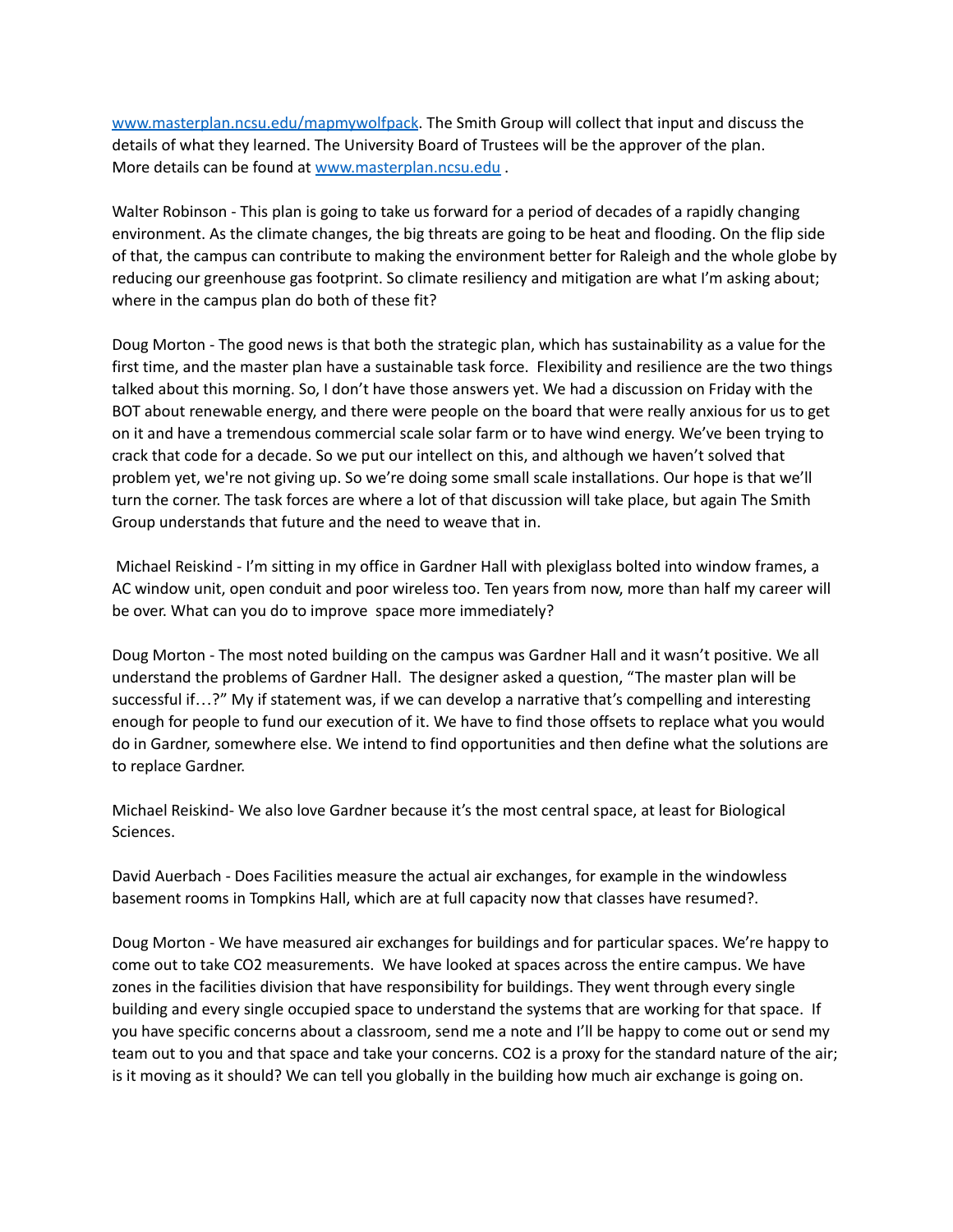## **c. Roy Baroff, Faculty and Staff Ombuds Representative**

Roy Baroff offered brief comments on his role and what he does as Ombuds. His role as Ombuds is to help people navigate their experience at work and support people and in many aspects, empower them to help make their own determinations and choices. He also connects people to resources about how to better understand how things work. The Ombuds are guided by Ombuds Standards of Practice, which are independent, confidential, informal, and impartial.

Baroff's background is as a professional mediator and lawyer, although he doesn't provide any legal advice in this role. He is also an extended faculty at Elon. Baroff noted that this calendar year, he has opened 94 faculty cases where faculty asked for assistance. This turned into 140 meetings with them and generated 750 contacts. Baroff invited all to find ways to support each other and find opportunities for grace. For additional information, visit [www.Facultyombuds@ncsu.edu](http://www.facultyombuds.ncsu.edu) and [www.staffombuds@ncsu.edu](http://www.staffombuds.ncs.ed).

## **6. Committee Updates**

- 1. Academic Policy— Paul Williams and Lisa Bass Freeman, Co-chairs
	- a. Paul Williams reported that there were no real issues that carried over from last year except the Covid report, which they are still compiling. The committee has had two issues that they've discussed so far. The first issue was regarding Panopto and whether the opt out should be changed to opt in. The committee actually drafted a resolution but backed off because they learned from Donna Petherbridge that it's difficult to change from opt out to opt in. They will continue to apply pressure and work with DELTA to see when it can be done.
	- b. The other issue is regarding faculty discretion or the ability for faculty to choose how they're going to deliver classes. It's an ongoing discussion. The committee has a draft resolution on this. Lisa Bass Freeman reported that it's still a good idea, and they are working on the changes that were recommended, but they are still working on the document.
- 2. Governance, Communications, and Recruitment Committee- Barbara Kirby, Megan Jacob - Co-chairs
	- a. Barbara Kirby reported that the committee is charged with enhancing internal and external communications. Currently, the committee is identifying some informational resources that are needed for new and continuing senators. Memes are also examining the best methods for distributing information. A plan has been prepared and they will share it at the executive meeting for review. The committee is also reviewing bylaws and SOPs to enhance communications.
	- Last spring, the majority of seats on the Grievance Non-Reappointment committees and the Hearings committees were filled. The committee has been working with the colleges to fill the open seats, and now all are filled except one college who will vote on their candidates for the open seat. The other college is also identifying candidates who will volunteer to fill their open seats. It's important that all colleges and units are participating in shared governance and all need to share in that responsibility. Panels are selected from these rosters.
- 3. Personnel Policy—Herle McGowan and Jennifer Kuzma, Co-Chairs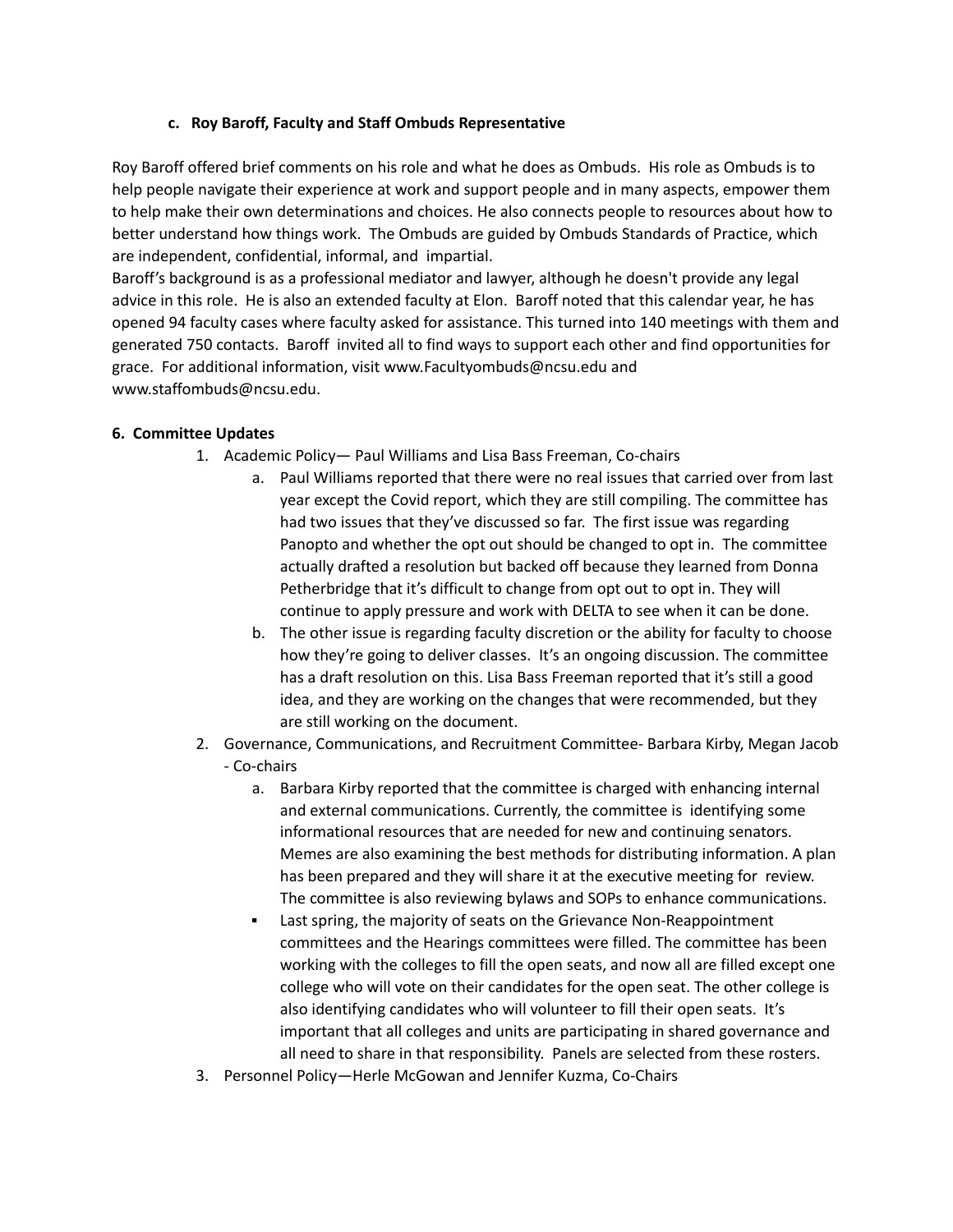Herle McGowan reported that, so far, all issues are related to COVID. She will save her remarks for the discussion regarding the resolution.

- 4. Resources and Environment—Steven Vincent and Eileen Taylor, Co-Chairs Steven Vincent reported that they are concerned about resource allocation on the campus and especially how this affects the faculty because there is concern that pay and recruitment are falling behind peer institutions. The committee is interested in general questions about what the administrative priorities are for resource allocations. Questions like what metrics are used to allocate resources, what changes of direction have occurred over the past decade, what does the future look like? Adam Brugeramn, from the University Budget Office and Barbara Moses, the Associate Vice Chancellor for Budget and Resource Management, will meet with the committee next week and the committee will hopefully come back with a report to the senate.
- 5. University Standing Committees—
	- No report.
- 6. UNC Faculty Assembly--Chair Berry-James reported that the Faculty Assembly had training last week. There are six delegates from NC State and two alternates. There was a meeting on Sept 11th and an upcoming meeting on October 2, 2021.

## **6. Resolution supporting a COVID-19 Vaccine Mandate, First Reading**

Sponsoring Senator is Herle McGowan, who gave the first reading.

Chair Berry-James asked for a motion to approve the resolution supporting a COVID-19 vaccine mandate.

- Herle McGowan offered a motion.
- Jonathan Duggins seconded the motion

## **Discussion**

McGowan offered background for the faculty senate. This resolution was drafted in response to a concern and many informal issues of concerns that they have heard from faculty in colleges. During our first faculty senate meeting of the academic year, the Chancellor stated he supported a vaccine mandate. The goal of this resolution is to offer further support for such a mandate as the North Carolina Commision for Public Health considers possible action. This resolution acknowledges that faculty and students want to meet in person, as well as the fact that many do not currently feel safe doing so. While no vaccine will ever be perfect, so far overwhelming data shows that the COVID-19 vaccine provides effective protection against the Coronavirus.

Lisa Bass - What is a bona fide religious objection? There are all kinds of things that people can call religious interest or spiritual leaning as to why they're against it. How do we clarify what that is?

Herle McGowan - I borrowed from legislation where referring to vaccines, the standard language for exceptions is medical or bonafide religious exceptions.

Paul Williams - NC State gets a lot of money from the federal government, so does that make us a federal contractor and therefore gives the Chancellor the power, whether or not the legislature approves of it, to require at least faculty and staff to be vaccinated? Please clarify.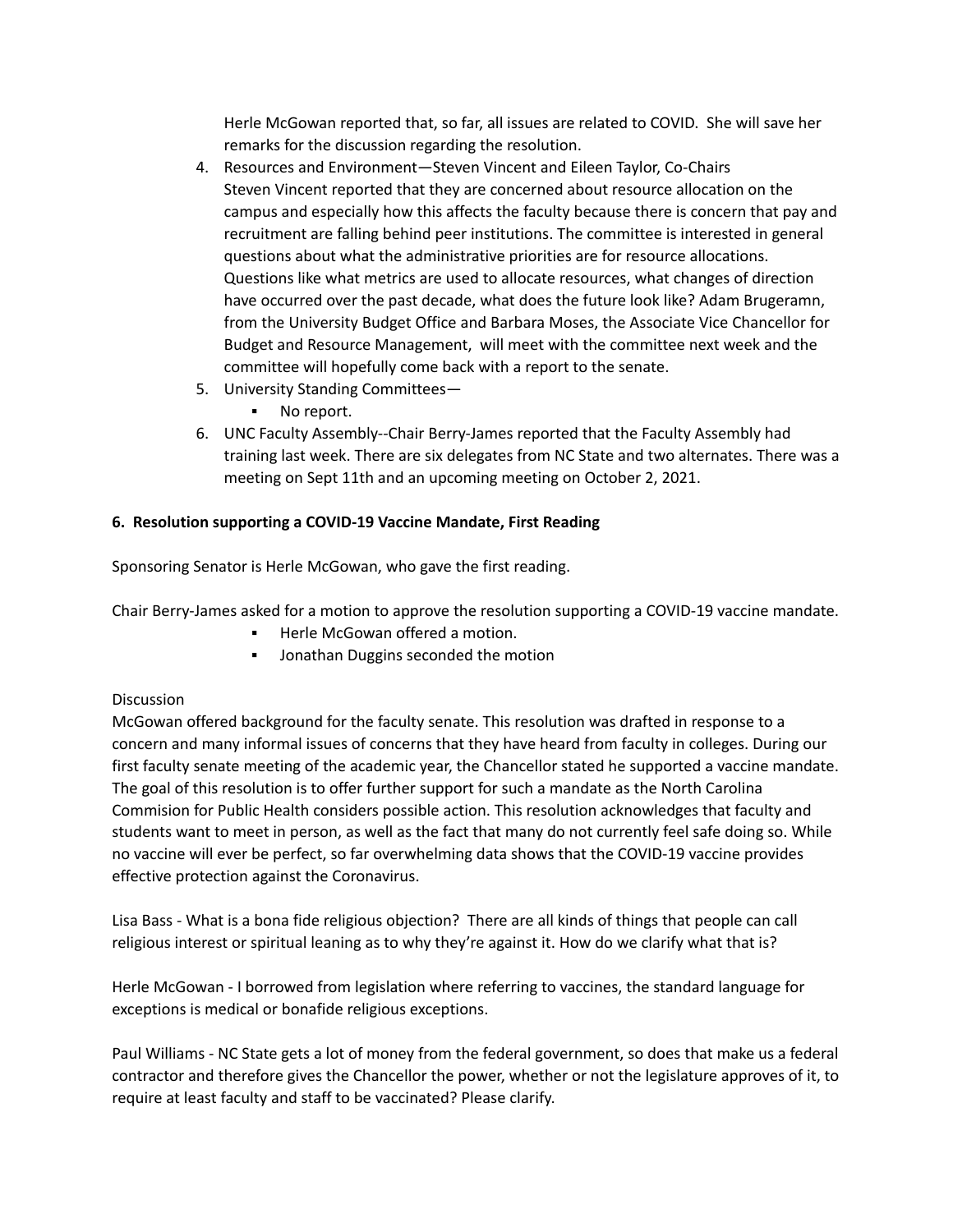Herle McGowan - I'm going to defer to legal on that one. I know that the current issue in North Carolina are state laws from the North Carolina Commission for Public Health, which is the only body empowered to make vaccine mandates. I don't know if the federal legislation will change that or not.

Provost Arden - I have discussed this issue with our legal counsel and there are a lot more guidelines coming from the federal government later this month addressing some of these very questions. We are federal contractors, but it's not clear whether it would apply to all employees of a federal contractor.

Allison Newhart - We are awaiting more guidance from the federal government before we know how or if that mandate affects us at NC State. The government has told a task force to look at what it means to be a federal contractor in the context of that executive order. We expect to get more information on how to implement those requirements, including who's going to be subject to them, later in the month. We are watching carefully to see how that may affect us at NC State.

Chris DePerno — Everyone should be able to make their own decisions related to mandates. We still know you can get COVID and pass it on regardless of vaccination status. Adverse reactions to the vaccine are rare, but it has occurred. I don't feel comfortable forcing people to get the vaccine. I think it's a slippery slope for the university to engage in this. Herd immunity hasn't been discussed really. What if the vaccine does cause permanent damage to a student and NC State has mandated it? It's a scary place to be. I read a report the other day that young males have an increase in mild carditis and pericarditis. There were 1404 reports and 817 of them were confirmed.

Jonathan Duggins - Out of how many cases?

Chris DePerno - I think it's a slippery slope and I won't be voting for this motion. I think it's not somewhere we should be going.

Robert Riehn - I strongly support this motion. I do object to the prior discussion, basically raising questions without offering opinions to the motion. So I strongly support this motion in as far as all numbers as I have seen showing the net benefit of vaccination.

Herle McGowan - In the unprecedented times that we are experiencing in modern history, the data overall communicates that this vaccine is hugely effective and safe. The most recent numbers on September 10, 2021, that the CDC gave during the White House press briefing were that those that are unvaccinated are at a 4 ½ times higher risk of getting COVID and 10 times higher at being hospitalized and a 11 ½ times higher risk of dying. The issue is not just whether an individual gets it themselves, the issue is how contagious COVID is and the fact that there are faculty, staff, and students on campus being told they need to come back in person and they could catch COVID and die from an unvaccinated classmate or colleague. That is the bigger issue and that is why, in our discussions on the committee, we ultimately decided to write this resolution in support of a mandate.

A motion passed to waive the second reading of the resolution.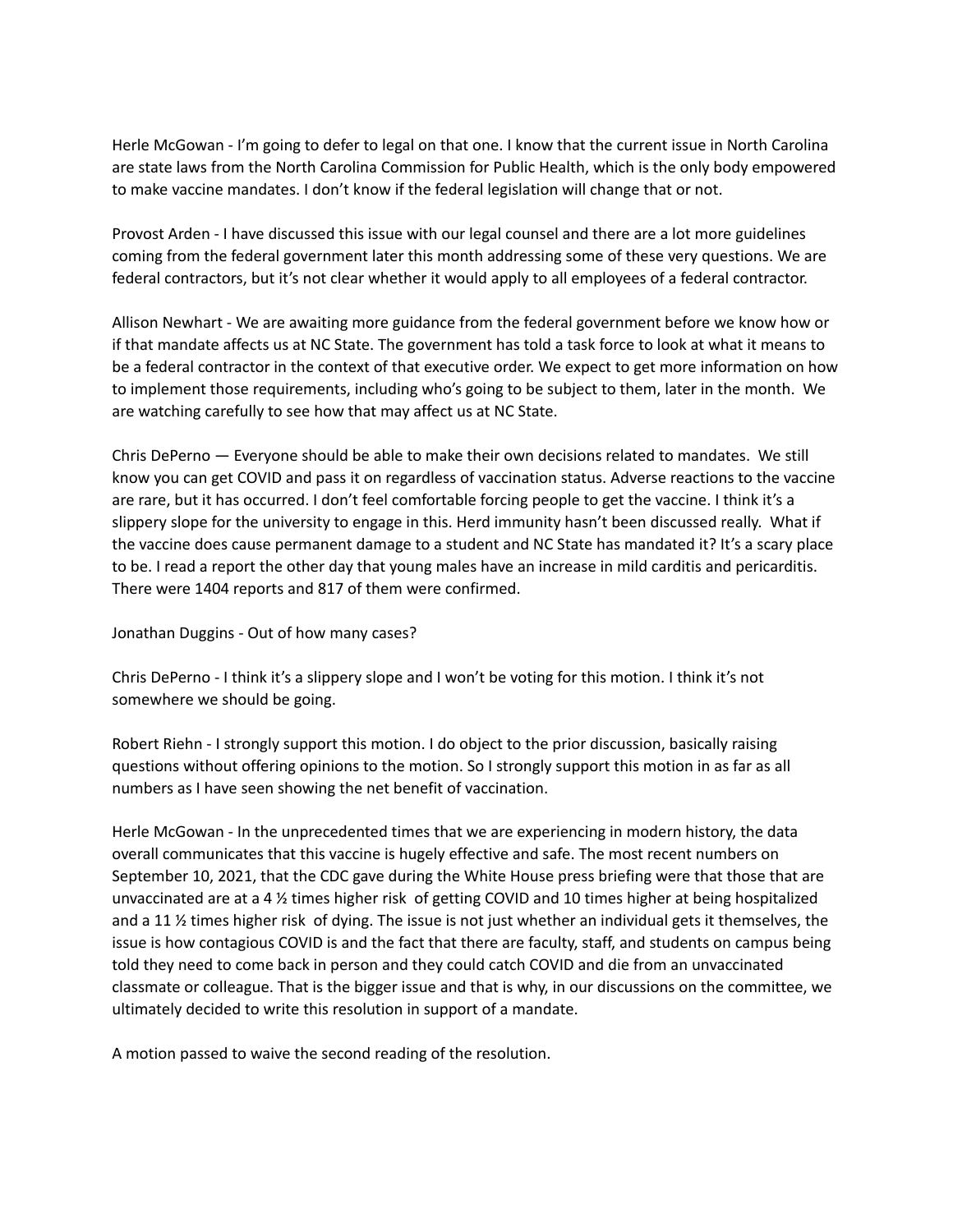VOTE TO WAIVE

- **▪ 27 - In Favor**
- **▪ 0 - Oppose**

#### VOTE ON RESOLUTION

- **▪ 30 - in Favor**
- **▪ 1 - Oppose**

On September 14, 2021, at the third meeting of the 68th session of the NC State Faculty Senate, we discussed a motion to ready the campus and support an approved coronavirus vaccine mandate for faculty, staff, and students with on-campus responsibilities. The motion was introduced by Senator Herle McGowan, co-chair of the Faculty Senate Personnel Policy Committee and was seconded by Senator Jonathan Duggins. After discussion, the Faculty Senate vote on the motion was 30 to 1, in favor of the resolution supporting a fully-approved FDA coronavirus vaccine mandate at NC State.

The resolution carries.

#### **7. Issues of concern**

Chair Berry-James reminded senators that issues of concern can be submitted to any Senator, the Chair of the Faculty Senate, or the Office of the Faculty Senate via faculty senate@ncsu.edu.

Tomorrow the executive committee of the Faculty Senate meets to discuss additional issues. I will share the outcome of the vote today.

The committees will meet on September 16, 2021 at 3:00 p.m.

The next Faculty Senate meeting is September 28, 2021 at 3:00 p.m.

A motion passed to adjourn the meeting at 4:58 p.m. (Jonathan Duggins moved to adjourn the meeting; Jennifer Kuzma seconded.)

Meeting adjourned at 4:58 p.m.